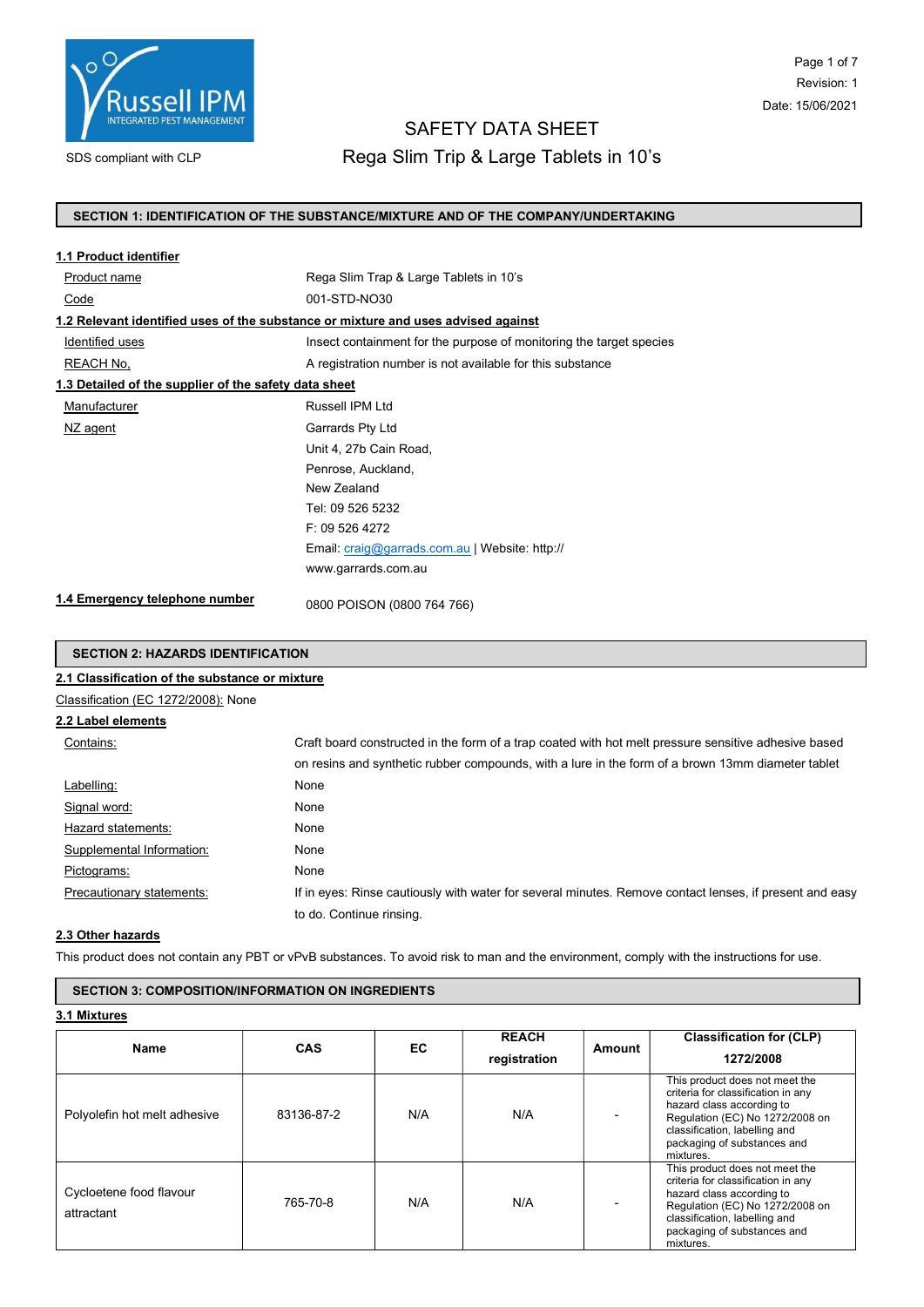

# Page 2 of 7 Revision: 1 Date: 15/06/2021

# SAFETY DATA SHEET SDS compliant with CLP **Rega Slim Trip & Large Tablets in 10's**

The full text for all R-phrases and Hazard statements are displayed in section 16.

#### SECTION 4: FIRST AID MEASURES

#### 4.1 Description of first aid measures

#### **General information**

Remove victim to fresh air and keep at rest. If symptoms or irritation and/or sensitization occur seek medical advice/attention.

#### Inhalation

Remove to fresh air and keep at rest. Seek medical advice if symptoms persist.

#### Skin

Wash with soap and water. If skin irritation occurs, seek medical advice/attention.

Ingestion

Rinse mouth. Do not induce vomiting.

Eye contact

Rinse cautiously with water for several minutes. If irritation occurs, seek medical advice/attention.

#### 4.2 Most important symptoms and effects, both acute and delayed

**Inhalation** 

Not known.

Ingestion

Not known.

Skin contact

Not known.

Eye contact

Not known.

#### 4.3 Indication of any immediate medical attention and special treatment needed

Treat symptomatically.

#### SECTION 5: FIREFIGHTING MEASURES

#### 5.1 Extinguishing media

Extinguishing media

Extinguish with alcohol-resistant foam, carbon dioxide, dry powder or water fog. Use fire-extinguishing media appropriate for surrounding materials.

# Unsuitable extinguishing media

Do not use water jet as an extinguisher, as this will spread the fire.

#### 5.2 Special hazards arising from the substance or mixture

Hazardous combustion products

None.

Specific hazards

Dike and collect extinguishing water. Avoid releasing to the environment. Do not discharge into drains, watercourses or onto the ground.

#### 5.3 Advice for firefighters

Special firefighting procedures

In case of fire and/or explosion, do not breathe fumes.

Protective equipment for firefighters

Wear full protective clothing (EN 469). Self-contained breathing apparatus.

### SECTION 6: ACCIDENTAL RELEASE MEASURES

#### 6.1 Personal precautions, protective equipment and emergency procedures

Wear protective clothing as described in Section 8 of this safety data sheet. Provide adequate ventilation.

#### 6.2 Environmental precautions

Do not discharge into drains, watercourses or onto the ground.

#### 6.3 Methods and materials for contaminants and cleaning up

Do not contaminate water with product waste. Dispose of waste material in accordance with local or national regulations.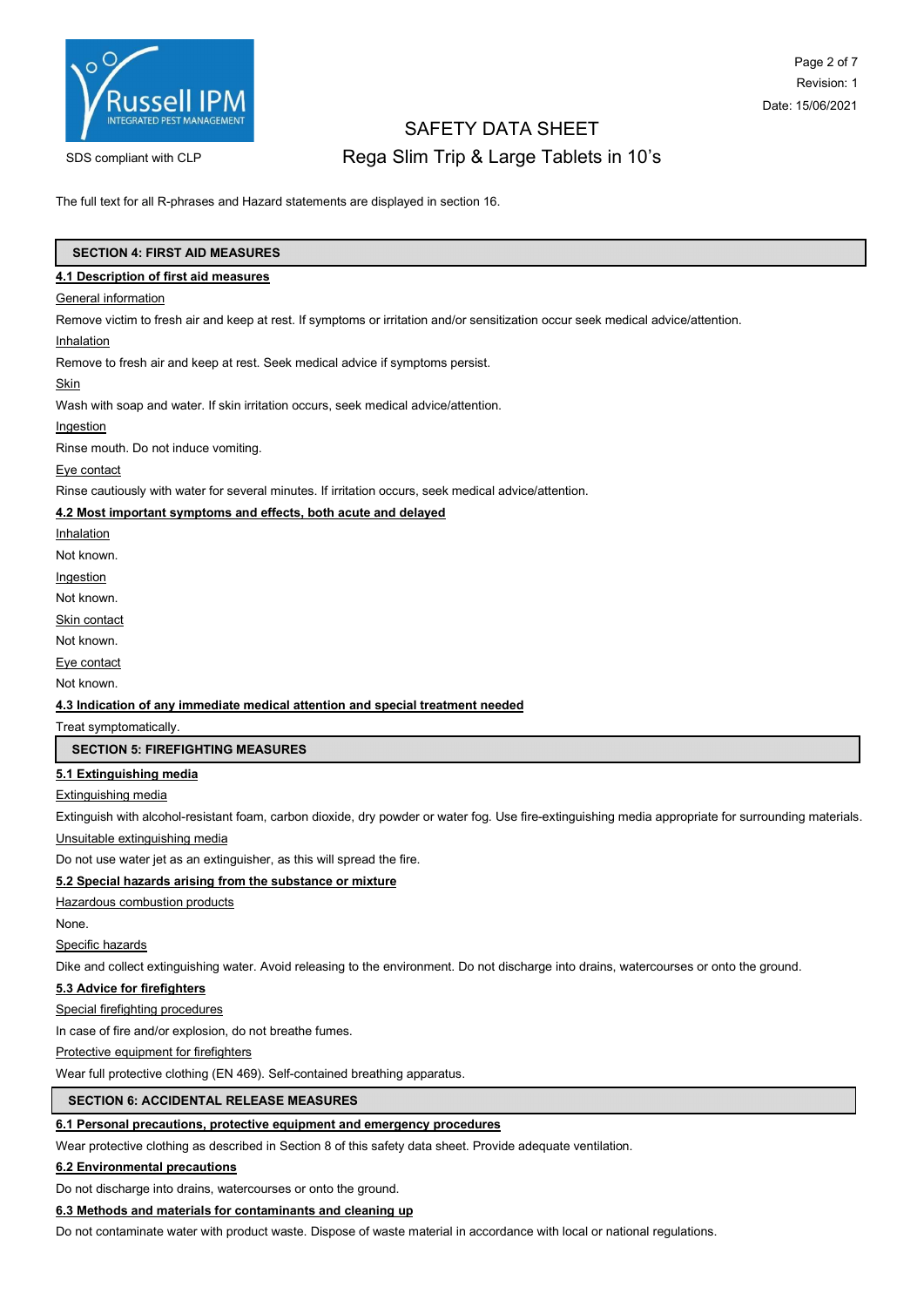

# Page 3 of 7 Revision: 1 Date: 15/06/2021

# SAFETY DATA SHEET

# SDS compliant with CLP **Rega Slim Trip & Large Tablets in 10's**

## 6.4 Reference to other sections

For personal protection, see Section 8. For waste disposal, see Section 13.

## SECTION 7: HANDLING AND STORAGE

## 7.1 Precautions for safe handling

The substance should be handled under conditions of good industrial hygiene and in conformity with any local regulations to avoid unnecessary exposure. The product is formulated using materials that is known to be non-toxic to humans, animals, or plants. Appropriate protective equipment should be worn (vinyl, latex, polyethylene, or other type of gloves) to reduce exposure.

#### 7.2 Conditions for safe storage, including any incompatibilities

Store in a cool, dry, well-ventilated area. Protect from sunlight.

## 7.3 Specific end use(s)

The identified uses for this product are detailed in Section 1.2.

#### SECTION 8: EXPOSURE CONTROLS/PERSONAL PROTECTION

#### 8.1 Control parameters

Ingredients with limit values that require monitoring at the workplace. No exposure limit noted for ingredients.

#### 8.2 Exposure controls

No exposure limit noted for ingredients.

#### 8.2.1 Appropriate engineering controls

No specific ventilation requirements noted, except this product must not be used in a confined space without good ventilation.

## 8.2.2 Personal protection equipment

Skin protection (hand protection/other). Use approved gloves.



#### SECTION 9: PHYSICAL AND CHEMICAL PROPERTIES

## 9.1 Information on basic physical and chemical properties

| Appearance                              | White craft board constructed in a trap form with a sticky surface covered in a silicone |  |
|-----------------------------------------|------------------------------------------------------------------------------------------|--|
|                                         | release paper                                                                            |  |
| Odour                                   | <b>Distinctive</b>                                                                       |  |
| Initial boiling point and boiling range | Not available                                                                            |  |
| Melting point $(^{\circ}C)$             | Not available                                                                            |  |
| Specific gravity                        | Not available                                                                            |  |
| Vapor density (air=1)                   | Not available                                                                            |  |
| Vapor pressure                          | Not available                                                                            |  |
| Evaporation rate                        | Not available                                                                            |  |
| pH-value                                | Not available                                                                            |  |
| Viscosity                               | Not available                                                                            |  |
| Decomposition temperature (°C)          | Not available                                                                            |  |
| Odour threshold, lower                  | Not available                                                                            |  |
| Odour threshold, higher                 | Not available                                                                            |  |
| Flash point                             | Not available                                                                            |  |
| Auto ignition temperature (°C)          | Not available                                                                            |  |
| Flammability limit - lower (%)          | Flammable at temperatures over 100°C                                                     |  |
| Flammable limit - higher (%)            | Flammable at temperatures over 100°C                                                     |  |
| Partition coefficient (N-octanol/water) | Not available                                                                            |  |
| <b>Explosive properties</b>             | Not available                                                                            |  |
| Oxidizing properties                    | Not available                                                                            |  |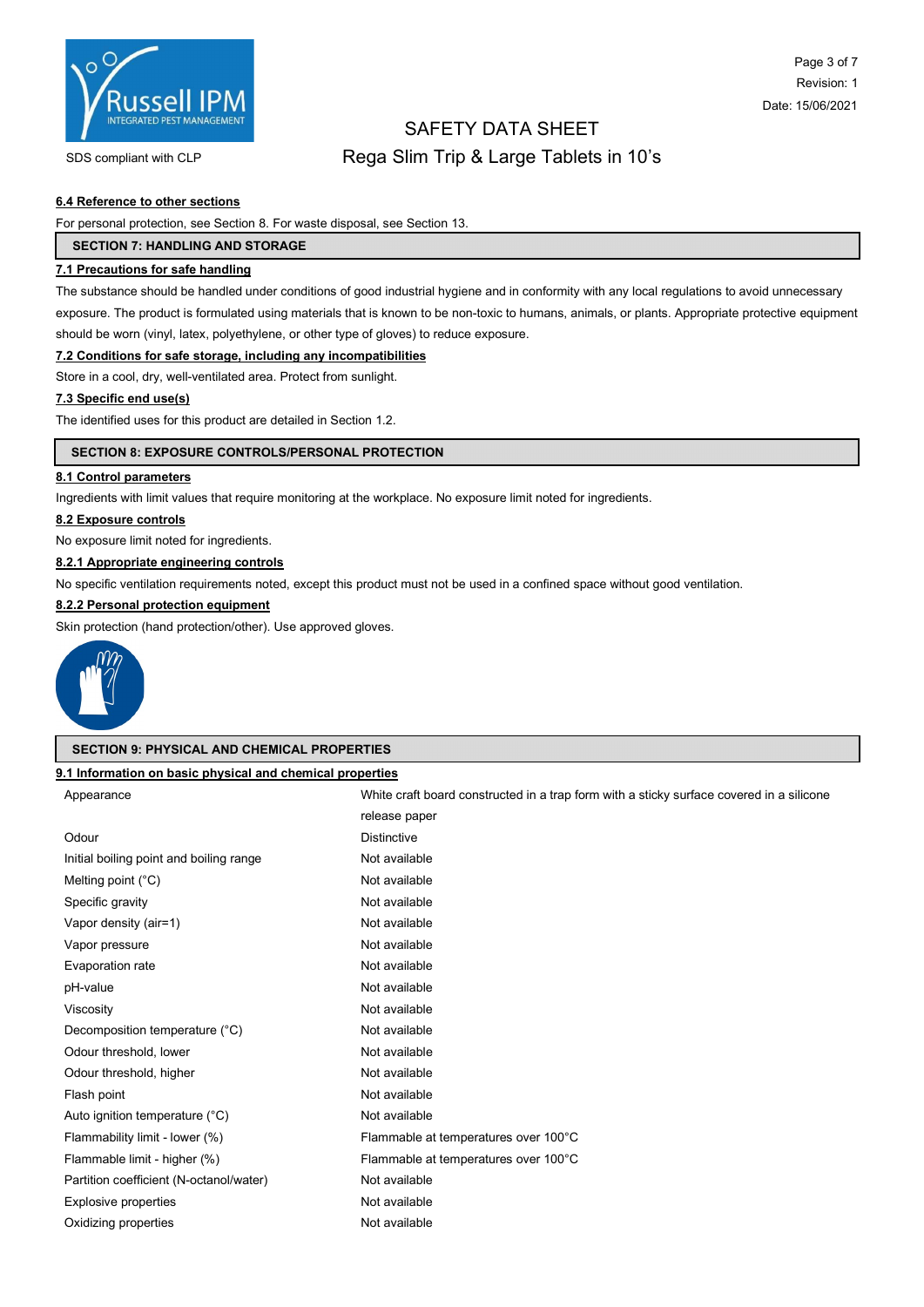

# SAFETY DATA SHEET SDS compliant with CLP **Rega Slim Trip & Large Tablets in 10's**

#### 9.2 Other information

Not available.

| <b>SECTION 10: STABILITY AND REACTIVITY</b>                     |                                                                                                                                  |  |  |
|-----------------------------------------------------------------|----------------------------------------------------------------------------------------------------------------------------------|--|--|
| 10.1 Reactivity                                                 |                                                                                                                                  |  |  |
| Not reactive.                                                   |                                                                                                                                  |  |  |
| 10.2 Chemical stability                                         |                                                                                                                                  |  |  |
| Stable under normal temperature conditions and recommended use. |                                                                                                                                  |  |  |
| 10.3 Possibility of hazardous reactions                         |                                                                                                                                  |  |  |
| Not anticipated.                                                |                                                                                                                                  |  |  |
| Hazardous polymerization                                        |                                                                                                                                  |  |  |
| Will not polymerize.                                            |                                                                                                                                  |  |  |
| 10.4 Conditions to avoid                                        |                                                                                                                                  |  |  |
|                                                                 | Avoid exposure to high temperatures or direct sunlight. Extinguish all ignition sources. Avoid sparks, flames, heat and smoking. |  |  |
| 10.5 Incompatible materials                                     |                                                                                                                                  |  |  |
| Materials to avoid                                              |                                                                                                                                  |  |  |
| Excessive temperature variations. Strong oxidizing agents.      |                                                                                                                                  |  |  |
| 10.6 Hazardous decomposition products                           |                                                                                                                                  |  |  |
| None anticipated.                                               |                                                                                                                                  |  |  |
| <b>SECTION 11: TOXICOLOGY INFORMATION</b>                       |                                                                                                                                  |  |  |
| 11.1 Information on toxicological effects                       |                                                                                                                                  |  |  |
| <b>Toxicological information</b>                                |                                                                                                                                  |  |  |
| Classification according to CLP regulations (EC) 1272/2008.     |                                                                                                                                  |  |  |
| Acute toxicity:                                                 |                                                                                                                                  |  |  |
| Acute toxicity (Oral LD50):                                     | N/A                                                                                                                              |  |  |
| Acute toxicity (Dermal LD50):                                   | N/A                                                                                                                              |  |  |
| Acute toxicity (Inhalation LC50):                               | N/A                                                                                                                              |  |  |
| <b>Skin Corrosion/Irritation:</b>                               | N/A                                                                                                                              |  |  |
| Serious eye damage/irritation:                                  | N/A                                                                                                                              |  |  |
| Respiratory or skin sensitization:                              | N/A                                                                                                                              |  |  |
| Skin sensitization:                                             | N/A                                                                                                                              |  |  |
| Germ call mutagenicity:                                         | N/A                                                                                                                              |  |  |
| Genotoxicity - In vitro:                                        | N/A                                                                                                                              |  |  |
| Calculation method                                              | N/A                                                                                                                              |  |  |
| Genotoxicity - In Vivo:                                         | N/A                                                                                                                              |  |  |
| Calculation method                                              | N/A                                                                                                                              |  |  |

Carcinogenicity:

Based on available data the classification criteria are not met.

Reproductive Toxicity:

Reproductive toxicity - fertility

Based on available data the classification criteria are not met.

Calculation method.

Reproductive toxicity - development

Calculation method.

Based on available data the classification criteria are not met.

Specific target organic toxicity - repeated exposure:

STOT - Repeated exposure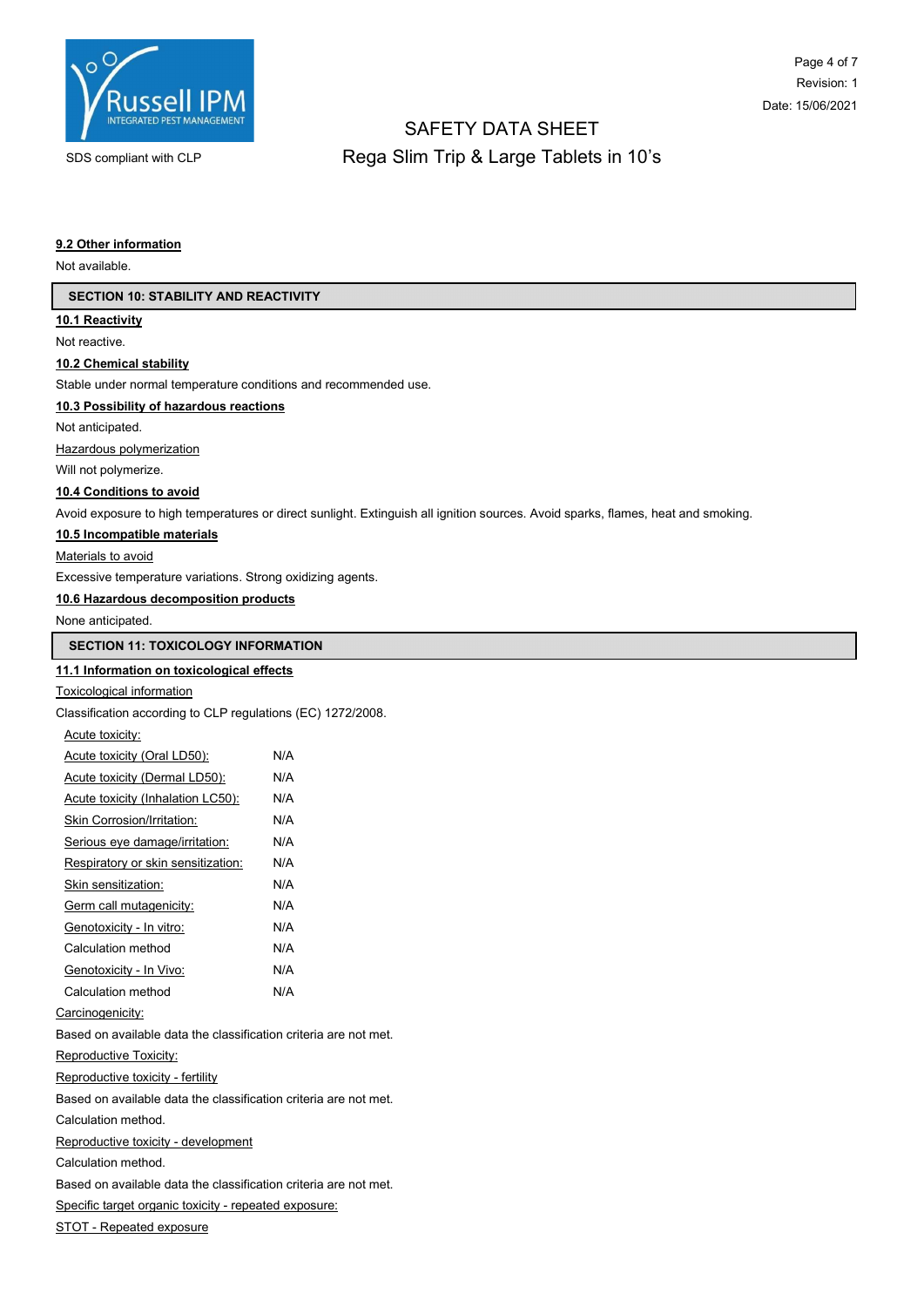

# Page 5 of 7 Revision: 1 Date: 15/06/2021

# SAFETY DATA SHEET SDS compliant with CLP **Rega Slim Trip & Large Tablets in 10's**

Calculation method.

Based on available data the classification criteria are not met.

Aspiration hazard:

Calculation method.

Based on available data the classification criteria are not met.

#### SECTION 12: ECOLOGICAL INFORMATION

#### 12.1 Toxicity

Classification according to CLP regulation (EC) 1272/2008.

The product is not anticipated to pose any environmental hazard. Specific toxicity studies done on birds, aquatic organisms, earthworms, bees and non-target arthropods showed lack of adverse effects.

> Ecological information on ingredients Acute Toxicity - Fish LC50 96 hours = N/A Lepomis macrochirus (Bluegill) LC50 96 hours = N/A Onchorhynchus mykiss (Rainbow trout) Acute Toxicity - Aquatic Invertebrates EC50 48 hours = N/A Daphnia magna Acute Toxicity - Aquatic Plants EbC50 96 hours = N/A Enedesmus subspicatus Chronic Toxicity - Fish Early Life Stage NOEC 90 days = N/A Onchorhynchus mykiss (Rainbow trout) NOEC 35 days = N/A Cyprinocon variegatus (Sheepshead minnow) Chronic Toxicity - Aquatic Invertebrates NOEC 21 days = N/A Daphnia magna Acute Toxicity - Terrestrial LD50 = N/A Apis Mellifera (Honeybee) (Oral exposure). LD50 = N/A Apis mellifera (Honeybee) (Topical exposure).

### 12.2 Persistence and degradability

It is not likely that these compounds contaminate the soil or groundwater.

Ecological information on ingredients Rega Slim Trap & Large Tablets in 10's **Degradability** The product is readily biodegradable. Photo transformation N/A Biodegradation The product is readily biodegradable.

## 12.3 Bioaccumulative potential

Not anticipated to bioaccumulate.

Partition coefficient Not relevant. Ecological information on ingredients Rega Slim Trap & Large Tablets in 10's Bioaccumulation factor  $BCF = N/A$ Partition coefficient Log Kow = N/A

12.4 Mobility in soil

Ecological information on ingredients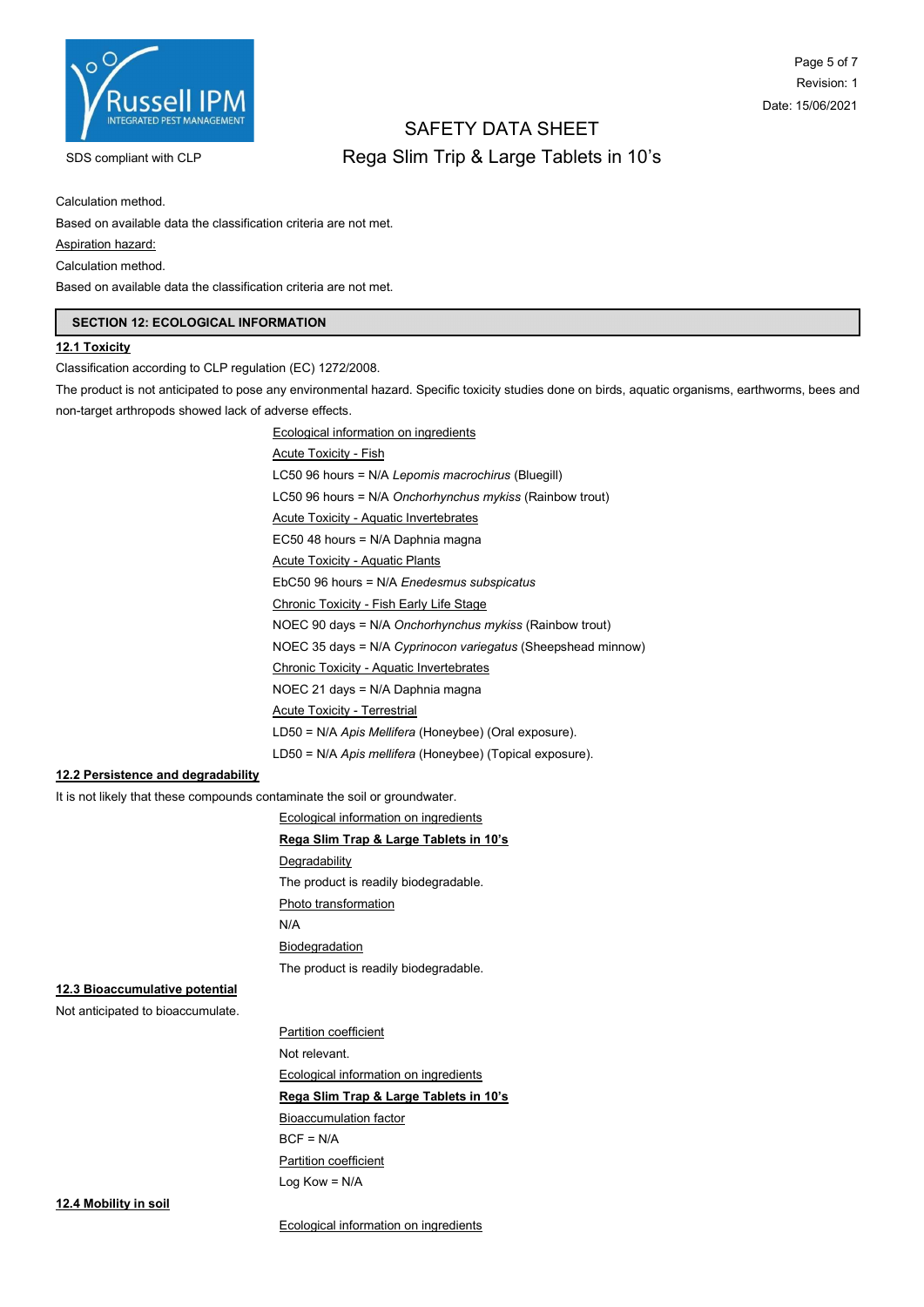

# Page 6 of 7 Revision: 1 Date: 15/06/2021

# SAFETY DATA SHEET

SDS compliant with CLP **Rega Slim Trip & Large Tablets in 10's** 

## Rega Slim Trap & Large Tablets in 10's

Mobility: There may be indirect movement in soil because of water movement or transfer by insects.

Adsorption/Desorption Coefficient  $Koc = N/A$ Henry's Law Constant

N/A

## 12.5 Results of PBT and vPvB assessment

This product does not contain any PBT or vPvB substances.

Ecological information on ingredients

#### Rega Slim Trap & Large Tablets in 10's

Not classified as PBT/vPvB by current EU criteria.

## 12.6 Other adverse effects

Not available.

Ecological information on ingredients

Rega Slim Trap & Large Tablets in 10's

Not available

#### SECTION 13: DISPOSAL CONSIDERATIONS

#### General information

Dispose to a licensed waste disposal site in accordance with the local Waste Disposal Authority.

13.1 Waste treatment methods

Waste is suitable for incineration. Contact specialist disposal companies. Do NOT reuse empty containers. Empty containers can be sent for disposal or recycling.

| <b>SECTION 14: TRANSPORT INFORMATION</b> |                                                                              |  |  |  |
|------------------------------------------|------------------------------------------------------------------------------|--|--|--|
| 14.1 UN number                           |                                                                              |  |  |  |
| UN No. (ADR/RID/AND)                     | None                                                                         |  |  |  |
| UN No. (IMDG)                            | None                                                                         |  |  |  |
| UN No. (ICAO)                            | None                                                                         |  |  |  |
| 14.2 UN proper shipping name             |                                                                              |  |  |  |
| <b>Proper Shipping Name</b>              | None                                                                         |  |  |  |
| <b>Proper Shipping Name</b>              | None                                                                         |  |  |  |
| 14.3 Transport hazard class(es)          |                                                                              |  |  |  |
| ADR/RID/AND Class                        | Not applicable                                                               |  |  |  |
| ADR Label No.                            | Not applicable                                                               |  |  |  |
| <b>AMDG Class</b>                        | Not applicable                                                               |  |  |  |
| <b>ICAO Class/Division</b>               | Not applicable                                                               |  |  |  |
| <b>Transport Labels</b>                  | Not applicable                                                               |  |  |  |
| 14.4 Packing group                       |                                                                              |  |  |  |
| <b>ADR/RIN/AND Packing group</b>         | Not applicable                                                               |  |  |  |
| <b>IMDG Packing group</b>                | Not applicable                                                               |  |  |  |
| ICAO Packing group                       | Not applicable                                                               |  |  |  |
| 14.5 Environmental hazards               |                                                                              |  |  |  |
| None.                                    |                                                                              |  |  |  |
| 14.6 Special precautions for user        |                                                                              |  |  |  |
| <b>EMS</b>                               | None                                                                         |  |  |  |
| Hazard No. (ADR)                         | None                                                                         |  |  |  |
| <b>Tunnel Restriction Code</b>           | None                                                                         |  |  |  |
|                                          | 14.7 Transport in bulk according to Annex II of MARPOL73/78 and the IBC Code |  |  |  |